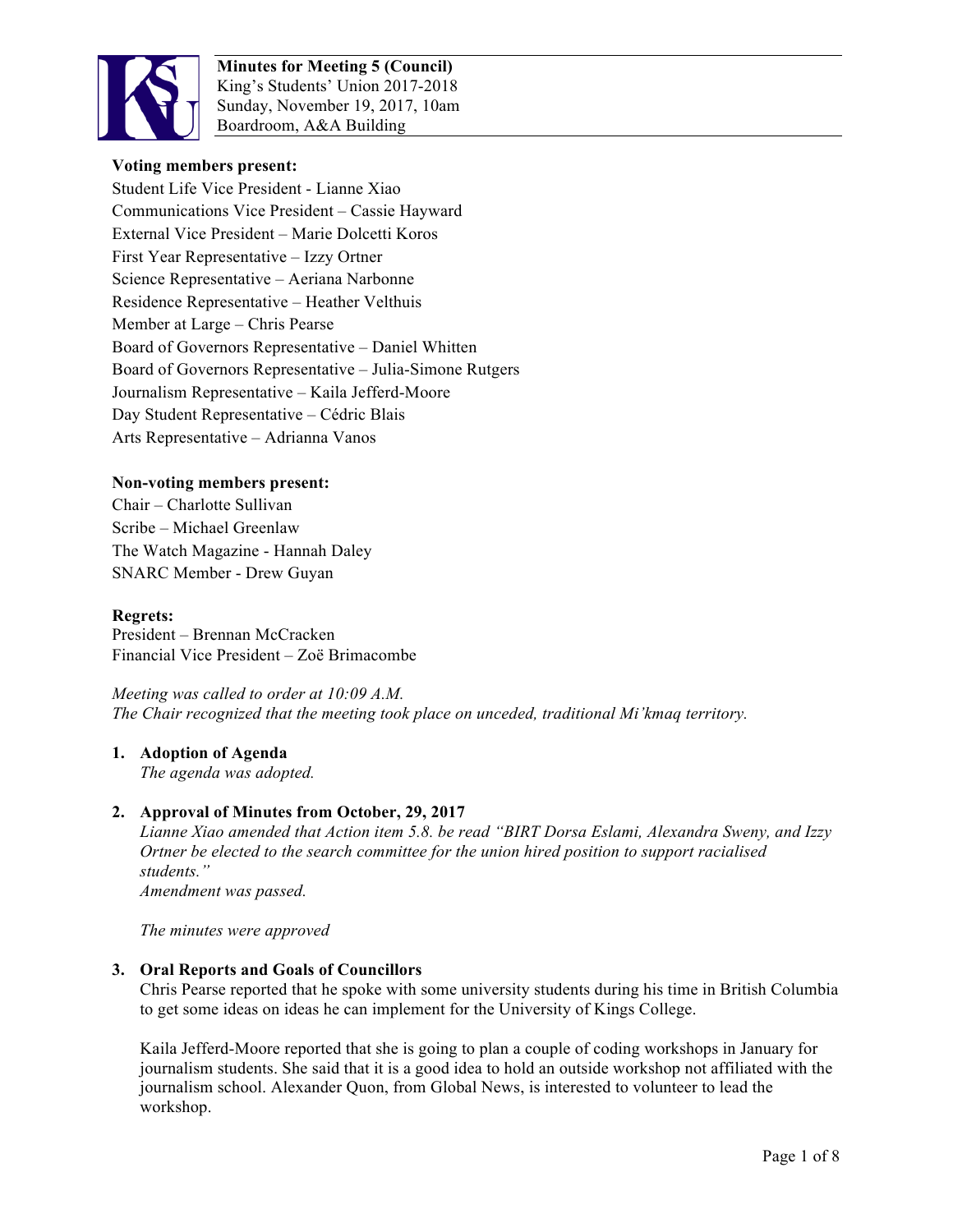

Heather Velthuis attended a meeting on November 17 to discuss racialized student. She says she has a few meetings coming up to discuss issues with the kitchen in Alex Hall.

Izzy Orner said that she and Adriana Vanos are planning a First Years Arts Mentorship Group.

Cédric Blais said that the Day Student Society has been working on a holiday event for November 30 in the Wardroom.

Lianne Xiao asked what would be on the drink menu for the event. Cédric responded that he will circulate the drink menu.

Daniel Whitten said that he and Julia-Simone Rutgers will be getting ready for the last BOG meeting. He aims to consult with indigenous students to find out how they can create a better campus for those students.

Aeriana Narbonne started a Facebook group for science students.

Adrianna Vanos is looking to create a mentorship group for arts students. She is planning an Arts Student Study Session in Wilson Common Room.

Julia-Simone Rutgers said that she is getting ready for the last BOG meeting. Kaila Jefferd-Moore asked when the meeting would be. Julia-Simone responded it was the first Thursday in December.

# **4. Reports of the Executive Committee (Attached)**

- 4.1. Report of the Student Life Vice President
- 4.2. Report of the External Vice President
- 4.3. Report of the Communications Vice President

## **5. Action Items**

5.1. BIRT the King's Jewish Book Club receive \$20 in contingent funding to purchase chips and drinks for a discussion titled "Hannah Arendt: The Jew as Pariah" on November 22nd, 2017.  *Moved by Marie Dolcetti Koros Finance Committee recommends approval*

Marie Dolcetti Koros said that the event will be a discussion of Hannah Arendt's novel, allowing for conversation and discourse which might not come up in regular discourse on campus. The funding will be going to three bags of chips and four bottles of pop.

*Motion was passed.*

*5.2.* BIRT the CSP Students' Society receive \$53.00 in contingent funding to purchase coffee and cookies for "Shut Up  $\&$  Write!", an event to give CSP a focused environment in which to work, on November 26th, 2017.

*Moved by Marie Dolcetti Koros Finance Committee recommends approval*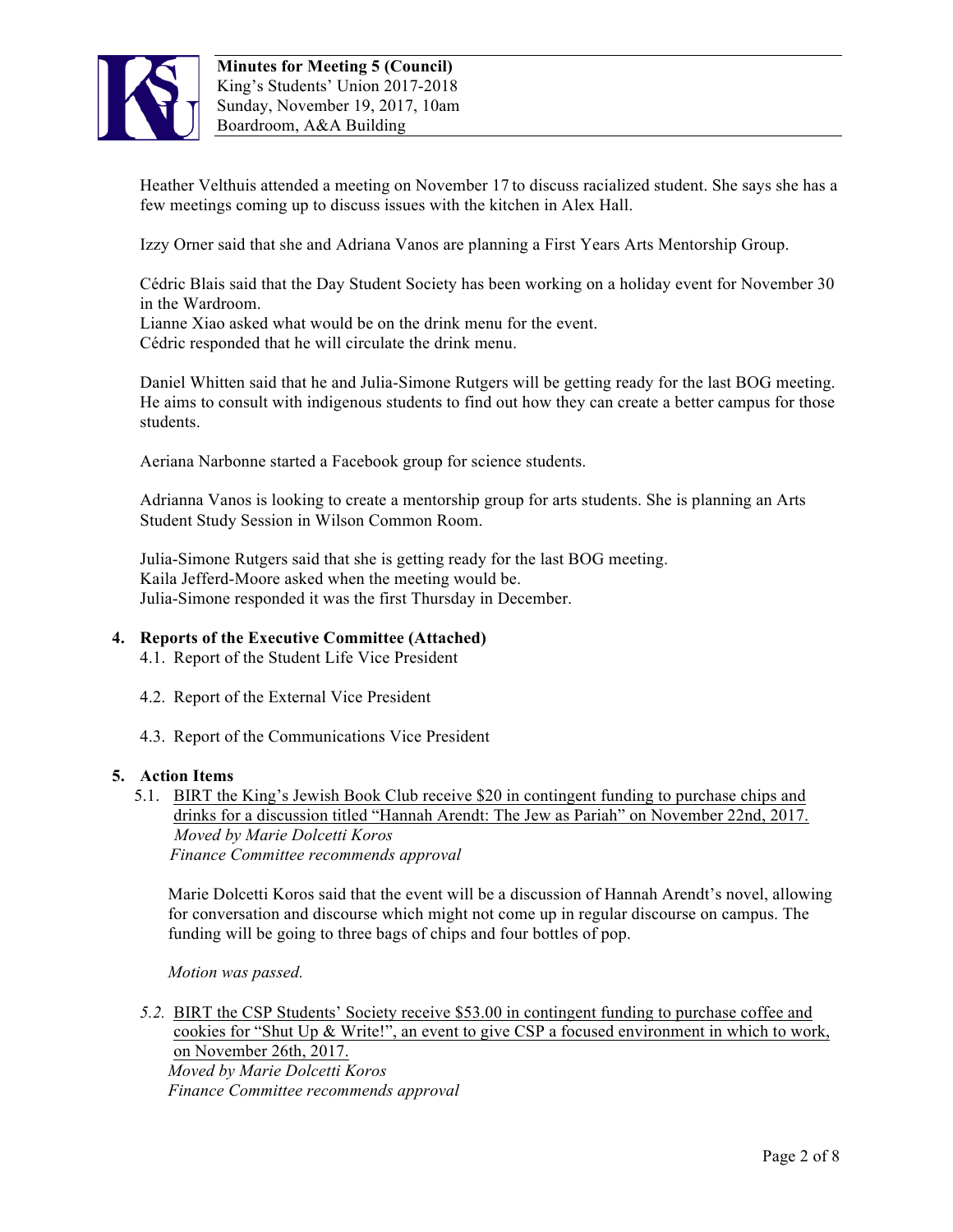

Marie Dolcetti Koros said that the event was geared toward CSP students. Advertisements were going to be put up including posters, advertising on Facebook, and in CSP classes. The funding will be put towards a coffee carafe, coffee and box of cookies. Julia-Simone Rutgers asked how much a coffee carafe costs. Marie responded that it costs \$26 for a coffee carafe.

*Motion was passed.* 

5.3. BIRT the King's Wordsmiths receive \$68.26 in contingent funding to purchase King's Bookstore gift cards, pens, and notebooks to serve as prizes for the 100 Word Dash Writing Contest, which closes on November 30th, 2017 at midnight. *Moved by Marie Dolcetti Koros Finance Committee recommends approval*

Marie said that it was a creative writing contest, open to all King's students, advertised via Facebook, and will use a blind judging process. The money will be put towards 2 \$50 King's Bookstore gift cards, 2 pens, 2 notebooks

## *Motion was passed.*

5.4. BIRT the Unconscious Collective Vocal Ensemble receive \$167 in contingent funding to purchase food, wine, and non-alcoholic beverages for the reception following their winter concert "All For a New Day" on December 1st, 2017. *Moved by Marie Dolcetti Koros Finance Committee recommends approval*

Marie Dolcetti Koros said that the concert will highlight 10 songs that the choir has been practicing. The choir looks forward to hearing feedback and thanking people for coming to their concert. They will use the funding to buy food and drinks to make the venue better. The money will be put towards veggie and fruit trays, wine, cutlery, and punch. Daniel Whitten asked if the choir was being funded by anyone else. Marie responded no, not to her knowledge.

*The motion was passed.*

5.5. BIRT the Students Advocating for Representative Curricula (SNARC) Society receive \$1065.00 in non-contingent funding to purchase drink tickets and provide honoraria for, "SNARCon 2018: Intersections", from January 19, 2018- January, 20, 2018. *Moved by Marie Dolcetti Koros Finance Committee has no recommendation*

*Marie Dolcetti Koros moved to table this to next council meeting.* 

Marie Dolcetti Koros explained that Zoë Brimacombe would like to be in town to discuss this motion in more detail. Marie explained that this event is happening later in the year, and that they are looking for more information from Students Advocating for Representative Curricula Society.

Daniel Whitten asked SNARC submitted the funding request in time.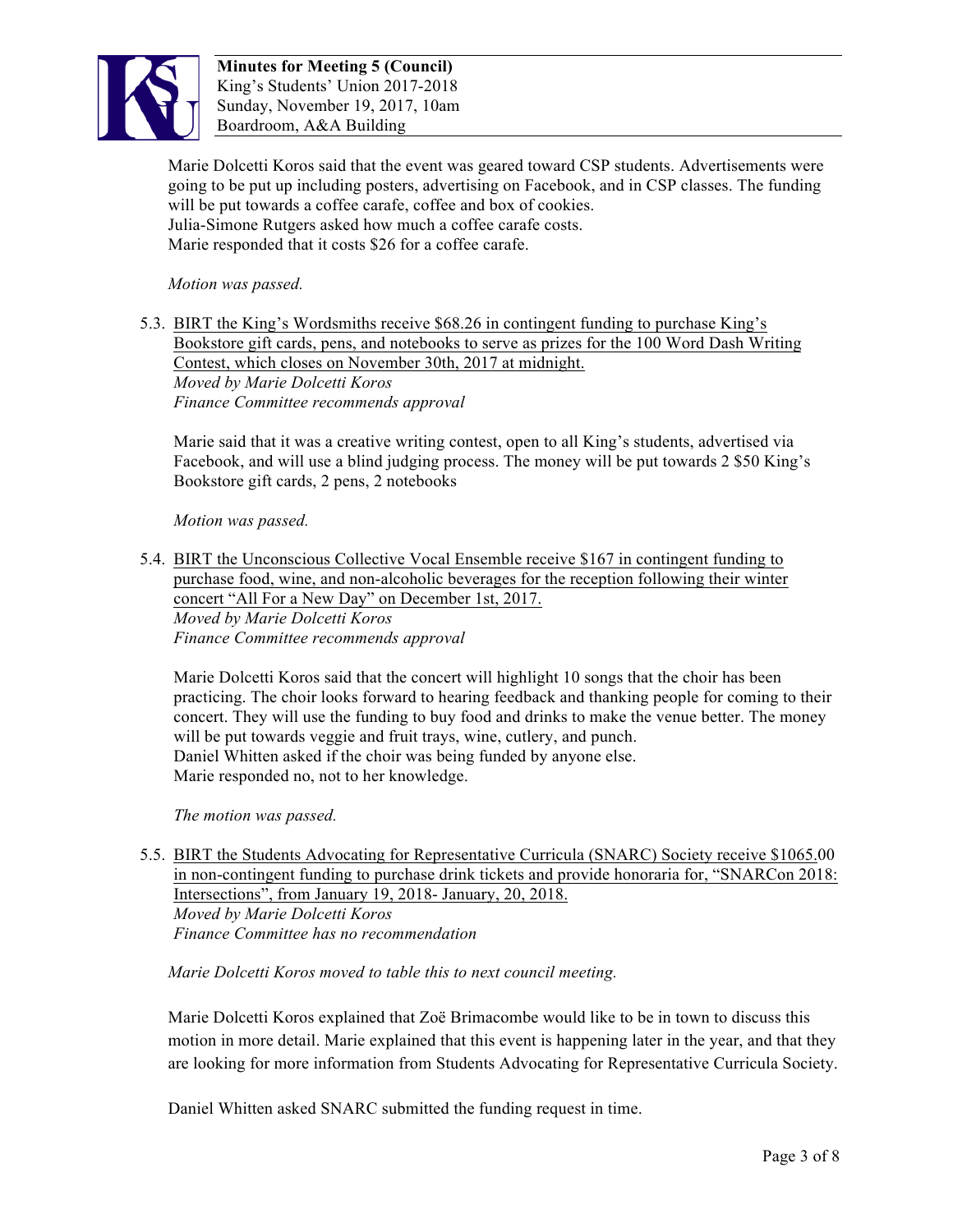

**Minutes for Meeting 5 (Council)** King's Students' Union 2017-2018 Sunday, November 19, 2017, 10am Boardroom, A&A Building

Marie responded yes, and that the executives are still in contact with SNARC, but they are looking for further clarification from them. Julia-Simone Rutgers asked what else the executives are looking for.

*Marie Dolcetti Koros moved to camera at 10:34 A.M. Council moved out of camera at 11:02 A.M.*

*Lianne Xiao motioned for a 15 minute recess. Marie Dolcetti Koros seconded.*

*Council moved to recess at 11:02A.M. Council resumed at 11:25 A.M.*

Drew Guyan reported that she is shocked that this motion is happening today. Unfortunately the Co-Executives for SNARC, Beth Hawco, Kate Ashwood and Rachel Colquhoun, as well as SNARCon Coordinator Georgia Nepewisk, were not available to attend this council meeting on such short notice. Drew is a SNARC Conference Coordinator, they believe that the request is very well laid out in the funding request. They are looking to receive her honorarium for the work she is putting into this conference, considering how much work there has been, and will be. Drew thinks that this is an acceptable request. Drew said that they could go over the funding request in full detail.

Drew Guyan read from the funding request that:

The Faculty Panelist Honorarium will go represented towards SMU, MSVU, DAL, and Kings Faculty;

The spoken word artist, Rebecca Thomas, would receive \$50 for her time at SNARCon; A Student Speaker will receive \$50 for their time and words. SNARCon Coordinators are looking to get Dalhousie Student Union Vice-President Masuma Khan to speak;

The LGBTQ\* honorarium of \$200 will go towards someone who is not a part of the university system and give them money for their time presenting at SNARCon. Their art exhibit will hopefully be going on in the wardroom as well;

Daniel Whitten thanked Drew Guyan for coming on such short notice. He wanted councilors to recognize that there was no forewarning for this action item. He also offered his apology to Drew on behalf of the councilors.

Marie Dolcetti Koros also apologized and said that she will do some work to address this misunderstanding with other executive members. Marie said she believes that this request for funding is considered retroactive funding since Faculty Panelists have already been hired. Drew Guyan asked why this would be considered retroactive funding.

Marie responded that the positions have already been filled. She said that Zoë Brimacombe would be better at answering this question than herself.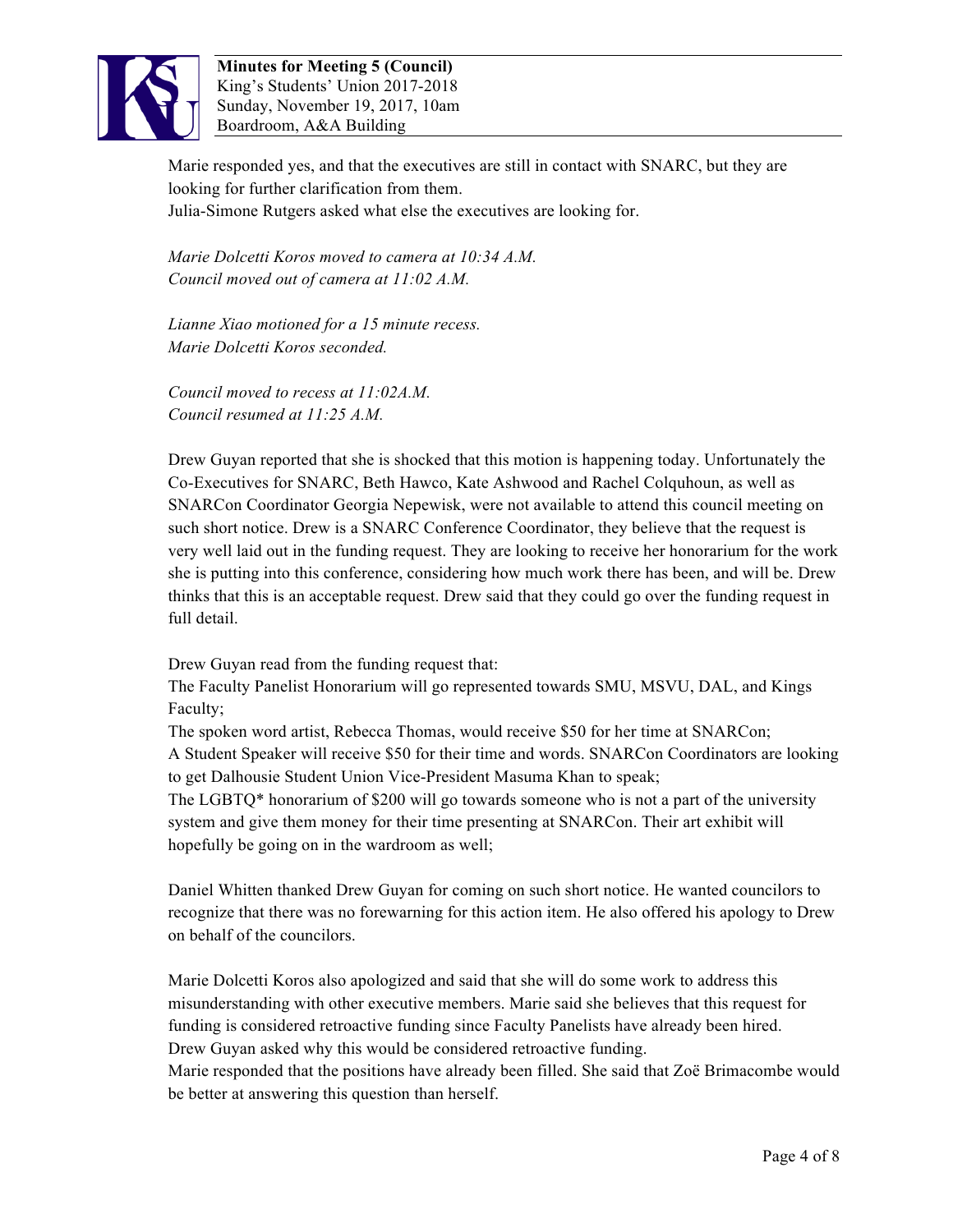

Cédric Blais said that this funding request should not be drastically different than any other funding request.

Lianne Xiao said that there is a lack of explanation on the topic at hand. She believes that Zoë Brimacombe would be the best person to answer these questions and concerns.

Julia-Simone Rutgers said that not having enough information is not the issue. She said that this committee has provided a very clear outline of where the funding money will go, regardless of who will receive the money on the Faculty Panelists. She believes that executive council members were making decisions behind closed doors.

Kaila Jefferd-Moore added that she thinks that council has enough information to vote on this motion. She thinks that there should be better communication between councilors and executive members.

Drew Guyan defended that although this request is coming in late, originally there were two coordinators, one of which dropped out. Drew had to be caught up very quickly to be updated regarding SNARCon.

Lianne Xiao said that she wants to give SNARC funding. She said that she meets with lots of societies, often in private, and SNARC has requested confidentiality for those conversations.

Daniel Whitten said he believes that SNARCon should not be penalized for this council's failure.

Marie Dolcetti Koros acknowledged that there were miscommunications. She says that tabling this motion means all the voices in this conversation will be here to discuss this in further detail, and can all attend the next council meeting.

Cassie Hayward said that this action item was put on the agenda today. It was her understanding, up until this morning, that this action item was meant for the next council meeting. When the action item came up in council she was equally as confused. She apologized for the lack of communication within the executive.

Julia-Simone Rutgers asked who put this action item on the agenda. Cassie responded that she does not know.

Cassie Hayward expressed her frustration. She said that someone put this on the agenda without her knowledge, and that it should be regarded as a serious issue. Cassie said that this funding request should have been brought to council properly and within everyone's knowledge.

Daniel Whitten said that everyone currently in council has enough information to make an educated vote regarding this action item. Daniel said that they should make this decision now.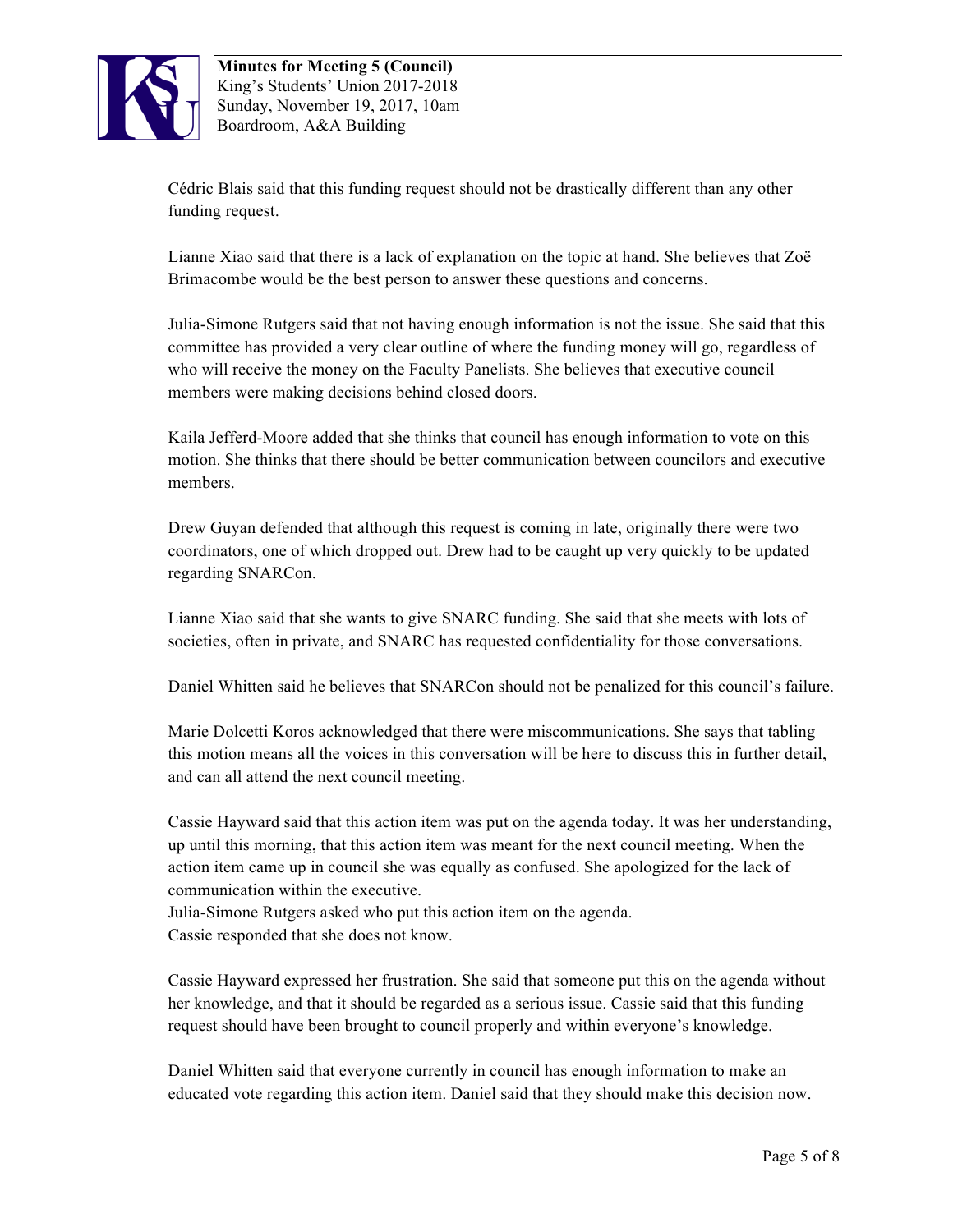

Kaila Jefferc-Moore said that this is not SNARC's fault. She thinks this motion should not be tabled. Kaila said that she thinks there are two separate issues at hand.

Lianne Xiao responded to Julia-Simone Rutgers's earlier question and said that Zoë Brimacombe put this action item on the agenda.

*Lianne Xiao called for question. Marie Dolcetti Koros seconded. Question was called.*

*Motion to table failed.*

Cédric Blais echoed Daniel Whitten's earlier point that all the arguments have been addressed. He said that he is frustrated on the lack of transparency within council and the executive. Cédric said that council should not continue this way.

*Motion passed.*

## 5.6. BIRT \_\_\_\_\_\_\_\_be elected to the Watch Board of Publishers as a Member-at-Large for the 2017/18 academic year. *Moved by Marie Dolcetti Koros*

Marie Dolcetti Koros said that the Watch Board of Publishers is looking for one Member-at-Large to sit on the committee. The Board meets twice a year and provides their input to the Watch, and submits contributions.

Marie Dolcetti Koros nominated Michelle Cuthbert. Michelle is in fourth year and is looking for this kind of experience. Michelle is looking forward to getting more involved

Lianne Xiao nominated Laura Hardy. Laura is in her third year in journalism. Laura is looking to get more involved, is a great student, and was also an O-week leader.

*Council moved to voting.*

0 voted yes for Michelle Cuthbert.

8 voted yes for Laura Hardy.

Julia-Simone Rutgers said that she held this position in the past. She expressed her frustration that members of KSU Council could not sit on the Watch Board of Publishers. She believes that this is unjust. She said that there are people who want to be involved in both system. Julia-Simone said that she believes that this should be regarded as a cause for concern.

Kaila Jefferd-Moore said that she sits on Council and is the Editor-in-Chief for the Dal Gazette. Kaila noted that if she was a Dalhousie student she would not be able to run for Dalhousie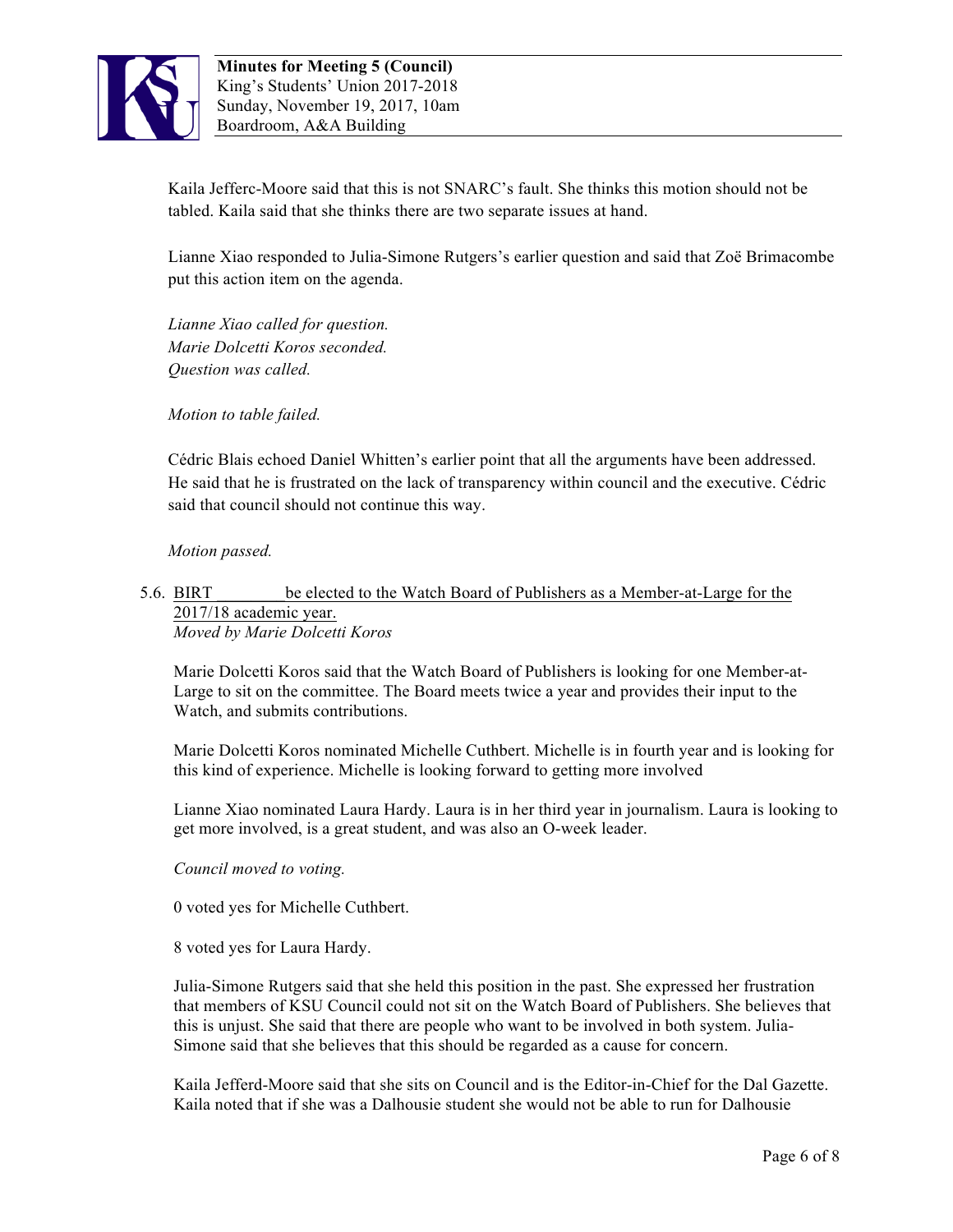

**Minutes for Meeting 5 (Council)** King's Students' Union 2017-2018 Sunday, November 19, 2017, 10am Boardroom, A&A Building

Student Union and remain the Editor-in-Chief. Kaila said that she can speak from a publication point of view that the papers are a "watch dog" body on campus. Kaila clarified and said that she is representing the journalism school not the Dal Gazette when she sits on council.

Hannah Daley said that this was a new process which began last year. She said that there were people elected in the KSU and the Watch Board of Publishers. The Board decided that they did not want the KSU to run the Watch.

Julia-Simone Rutgers agreed to the points and said she sees the division. Julia-Simone said that she believes that there is a conflict of interest between the Watch Board of Publishers and the Councilors. She questioned where the line should be drawn and used an example of a member of the Kings Theatrical Society sitting on the Watch Board of Publishers as well.

Charlotte Sullivan reminded everyone that there is no constitution between the Watch Board of Publishers and the Kings Student Union.

*Daniel Whitten called the question. Marie Dolcetti Koros seconded.*

*Blank was filled with Laura Hardy. Motion passed.*

## 5.7. BIRT and be elected to the University Equity Committee for the 2017-2018 academic year. *Moved by Lianne Xiao.*

Lianne Xiao explained that the University Equity Committee discusses equity issues on campus, she said that the committee meets rather sporadically. Lianne said that the committee is predominantly white at the moment, and that they have an interesting research project going on at the moment.

Lianne Xiao nominated Jayde Tymes. Jayde was born and raised in Nova Scotia and is an African-Nova Scotian. Jayde hosts the "My Blackness, My Truth" podcast. Jayde is very involved with African-Nova Scotian activism and life style.

Lianne Xiao nominated Eddie Cuevas. Eddie is one of a few racialized student at Kings. Eddie was endured subtle harassment, and is passionate. Julia-Simone Rutgers motivated for Eddie and said that he is passionate regarding equity issues on campus.

Marie Dolcetti Koros nominated Hannah McDougall. Hannah sat on this committee before, and has a good understanding to what other universities are doing. She has vast knowledge in this field and is looking to do equity work in the future.

Aeriana Narbonne self-nominated. Aeriana is passionate about working with the Truth and Reconciliation Act. She is passionate and wants to highlight indigenous issues.

Lianne Xiao nominated Hilary Allister. Hilary is a third year student. Marie Dolcetti Koros said that she is an International Development Studies student, is friendly, and is overall a great person.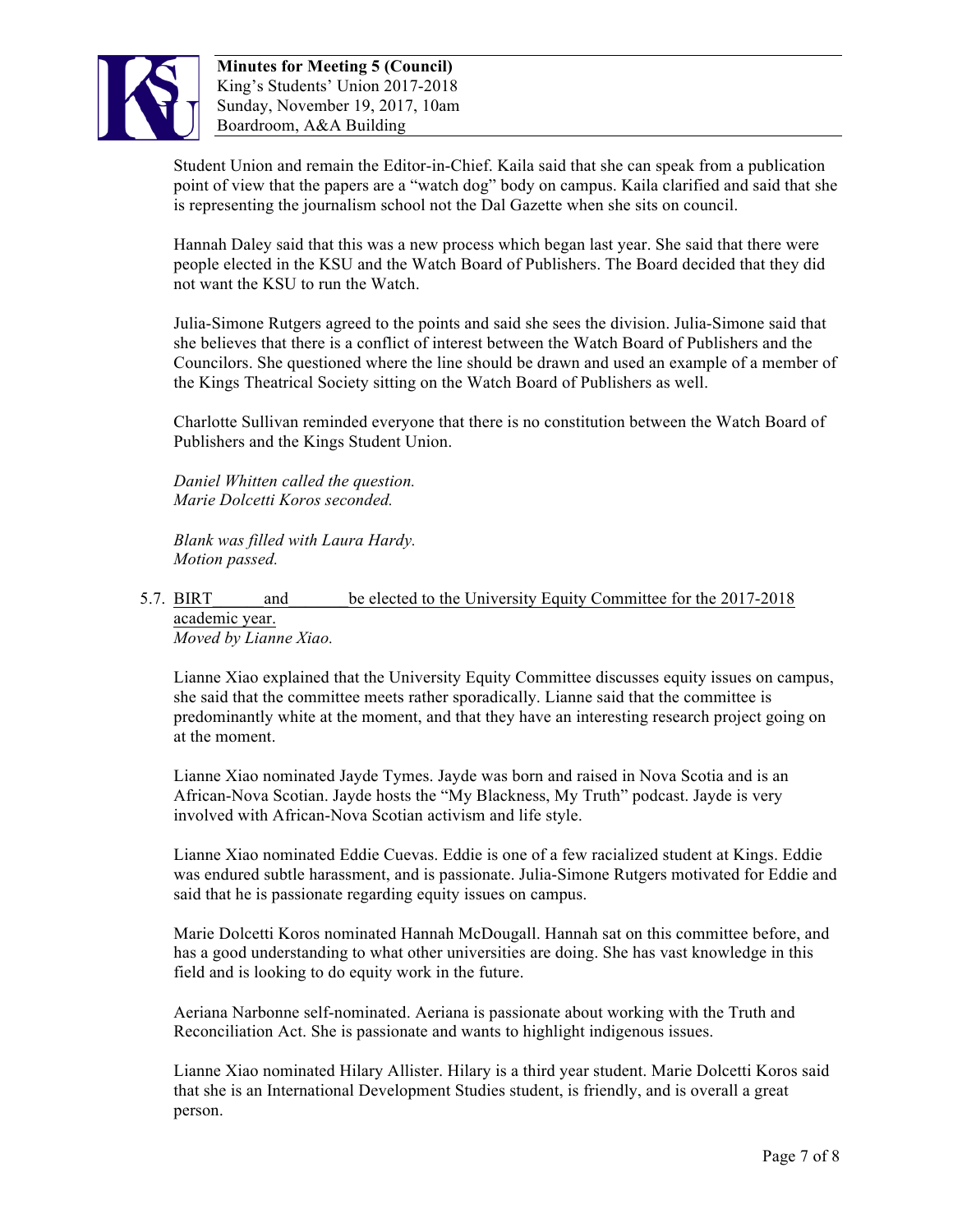

### *Council moved to voting.*

- 11 voted yes for Jayde Tymes.
- 11 voted yes for Eddie Cuevas.
- 0 voted yes for Hannah McDougall.
- 2 voted yes for Aeriana Narbonne.
- 0 voted yes for Hillary Allister.

*Blanks were filled with Jayde Tymes and Eddie Cuevas. Motion was passed.*

#### **6. New Business**

#### **7. Next Meeting – December 3, 2017**

Daniel Whitten mentioned that this meeting would occur during Christmas Bruch. Lianne Xiao said that she will keep people up to date as to when the next meeting would be.

#### **8. Adjournment**

*Lianne Xiao motioned to adjourn. Marie Dolcetti Koros seconded.*

*Council adjourned 12:06 P.M.*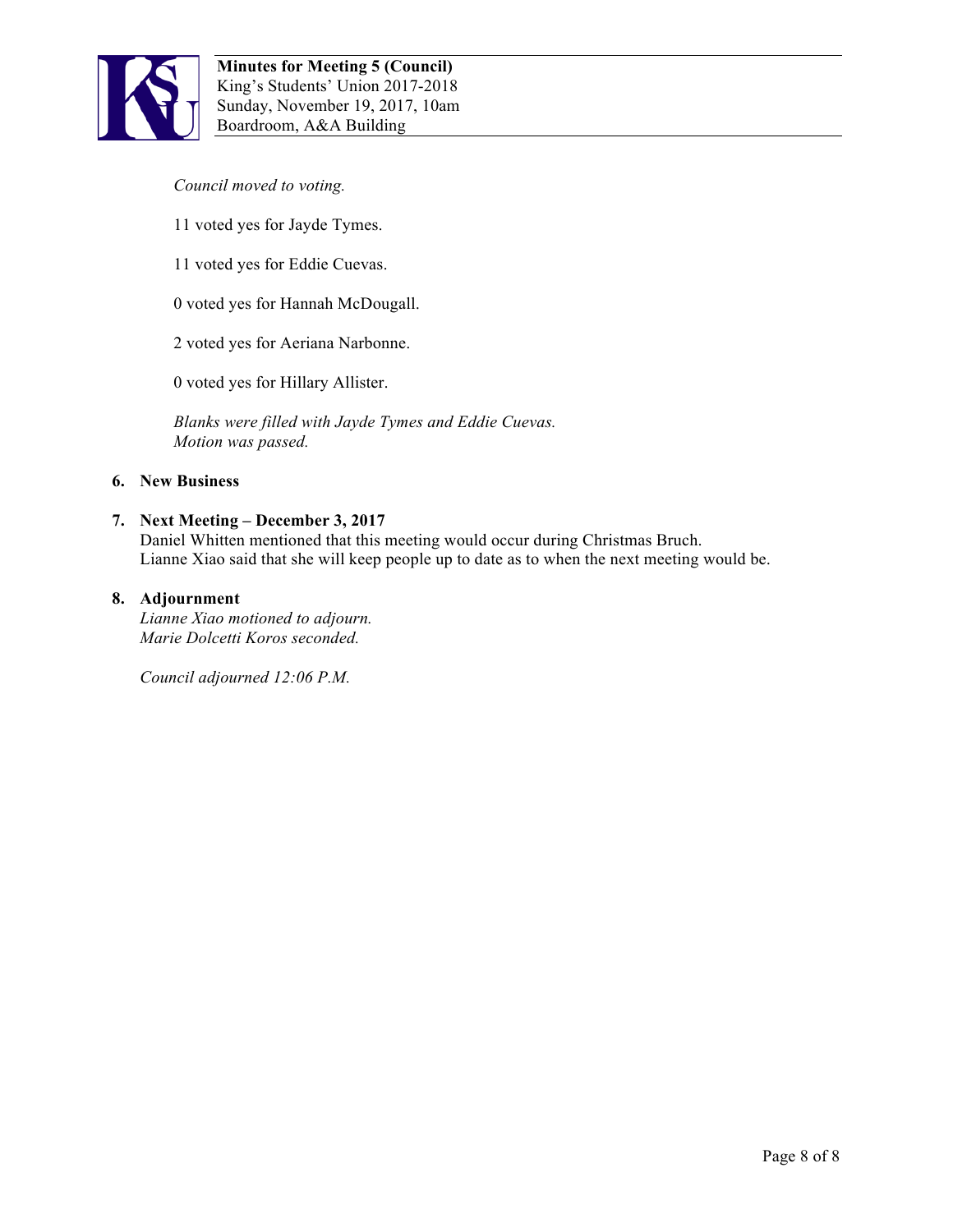Report of the Student Life Vice-President Lianne Xiao KSU Council November 19, 2017

Reporting Period: Thursday October 26, 2016 - Wednesday November 15, 2017

## **1. Internal – Union Affairs**

- 1.1. Councillor Training
	- Over the past few weeks, the executive has led a three part training session for councillors. On November 3, EVP Marie Dolcetti-Koros and I led a workshop on effective outreach. Thanks to all who were able to make this informative potluck.
- 1.2. Learn and Listen Podcast Event
	- On November 2, I attended the KSU's Learn and Listen Podcast Event. We listened to Examineradio's episode titled "Desmond Cole: My Night with the Halifax PD." The event went well and I look forward to putting on more events like this.

## **2. External – Other**

- 2.1. Race in a Glass Nation
	- On November 17, there was a panel and discussion titled, "Race in a Glass Nation" to discuss the implications of talking about race in the 21st century. I helped to coordinate logistics for the event.

## **3. Upcoming Dates**

- 3.1. Campus Planning Committee Townhall
	- On November 24, the University Campus Master Planning Committee will hold townhall regarding renovations to Radical Bay, Middle Bay, and Chapel Bay and accessibility plans at King's. It will take place in the KTS Lecture Hall from 12pm-2pm.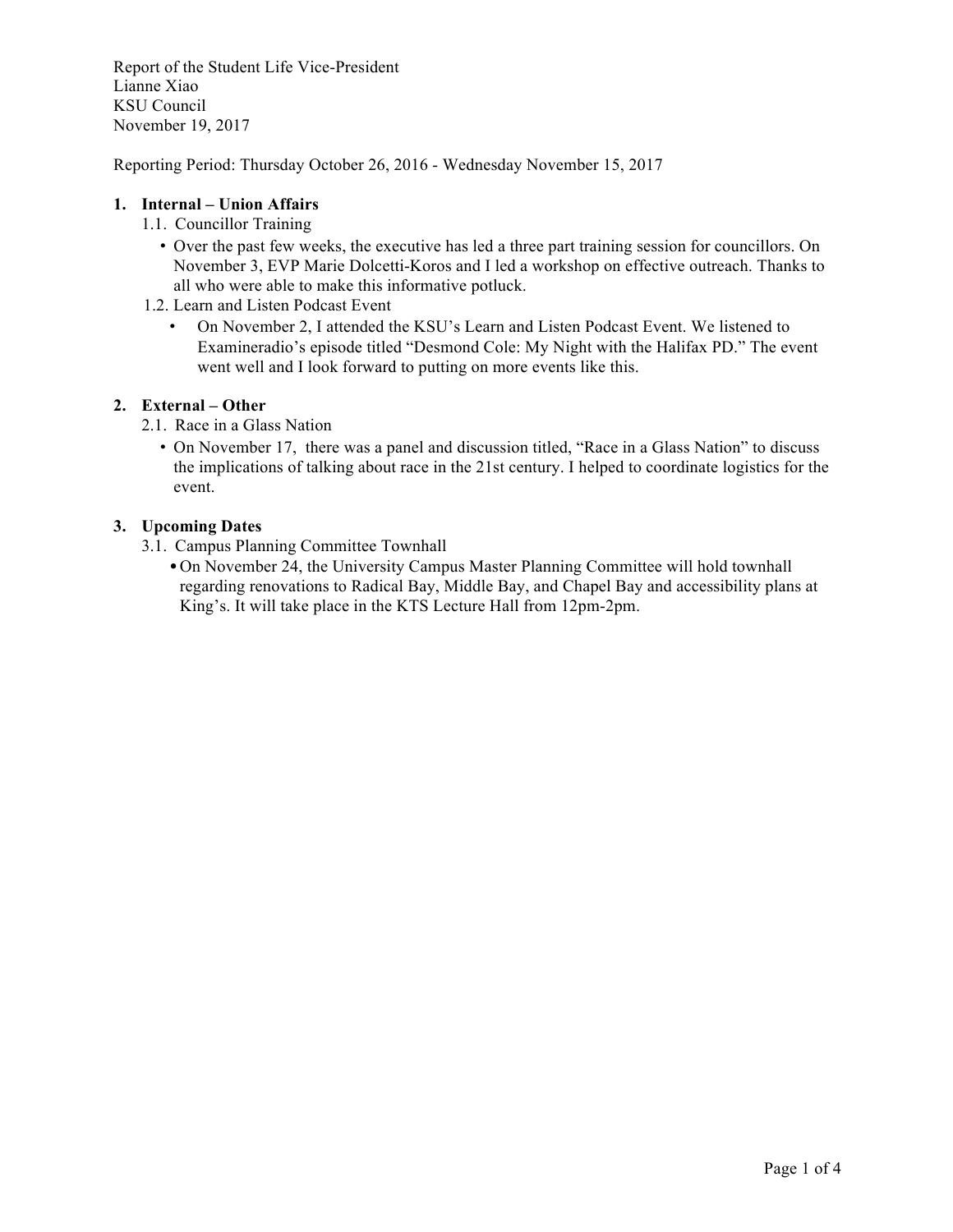Report of the External Vice-President Marie Dolcetti-Koros KSU Council November 19, 2017

Reporting Period: Thursday October 12, 2017 – Wednesday November 15, 2017

## **1. Internal – Union Affairs**

- 1.1. King's Students' Union Fall General Meeting
	- I attended and presented a written report on October 19 at the Fall General Meeting.
- 1.2. Councillor Training
	- I helped to organize and facilitate KSU Councillor Training on October 21, and on November 3.
- 1.3. World University Service of Canada (WUSC) Levy Board Meeting
	- On October 31, I met with the WUSC Levy Board. The Board voted to release the fall semester levy and will meet again in the winter term to vote on to release the winter semester levy.

## **2. External – University**

- 2.1. Sexual Violence Policy Consultations
	- I attended both University Consultations on the Sexual Violence Policy on October 17 and 18, and asked questions around policy implementations and support. I would like to acknowledge and thank the student representatives who sat on the committee and played a crucial role in forming the draft of the policy that is trauma informed and survivor-centric.
- 2.2. Outreach on Racism and Colonialism
	- On October 26, councillors and executive members did outreach in the Wardroom to talk about racism and colonialism on campus. Thank you to everyone who helped.
- 2.3. Free Cider for Free Education
	- On November 1, we gave away free cider and talked about free education in the Wardroom. We had great conversations about the financial barriers to access a post-secondary education in Nova Scotia. Thanks that volunteered and to CFS Maritimes organiser, Sarah Trower, for her support.

# **3. External – Other**

## 3.1. Desmond Cole

- I attended Desmond Cole's talk at King's on October 25. Shout out to SLVP, Lianne Xiao, for her work on the event.
- 3.2. Canadian Federation of Students Provincial Executive Meeting
	- On October 29, I attended the Provincial Executive Meeting of the Canadian Federation of Students -Nova Scotia. The executive reviewed reports from member locals, participated in a campaigns strategy session, and discussed the upcoming Provincial Annual General Meeting, which will be held this winter.
- 3.3. Consent Culture Series: Self/Community Care
	- On October 30, I attended a workshop on Self/Community Care hosted by the Canadian Federation of Students Nova-Scotia as part of the Consent Culture Series.
- 3.4. Divest Dal trip to Treaty Camp Alton Gas Resistance Site
	- On Nov 3 and 5, King's students, members of Divest Dal, and community members, went to the Alton Gas resistance site, where a treaty camp has been set up by Indigenous water protectors along the Shubenacadie River. I was grateful for the opportunity to spend time there work alongside such resilient and passionate people.

# **4. Upcoming Dates**

4.1. Divest 101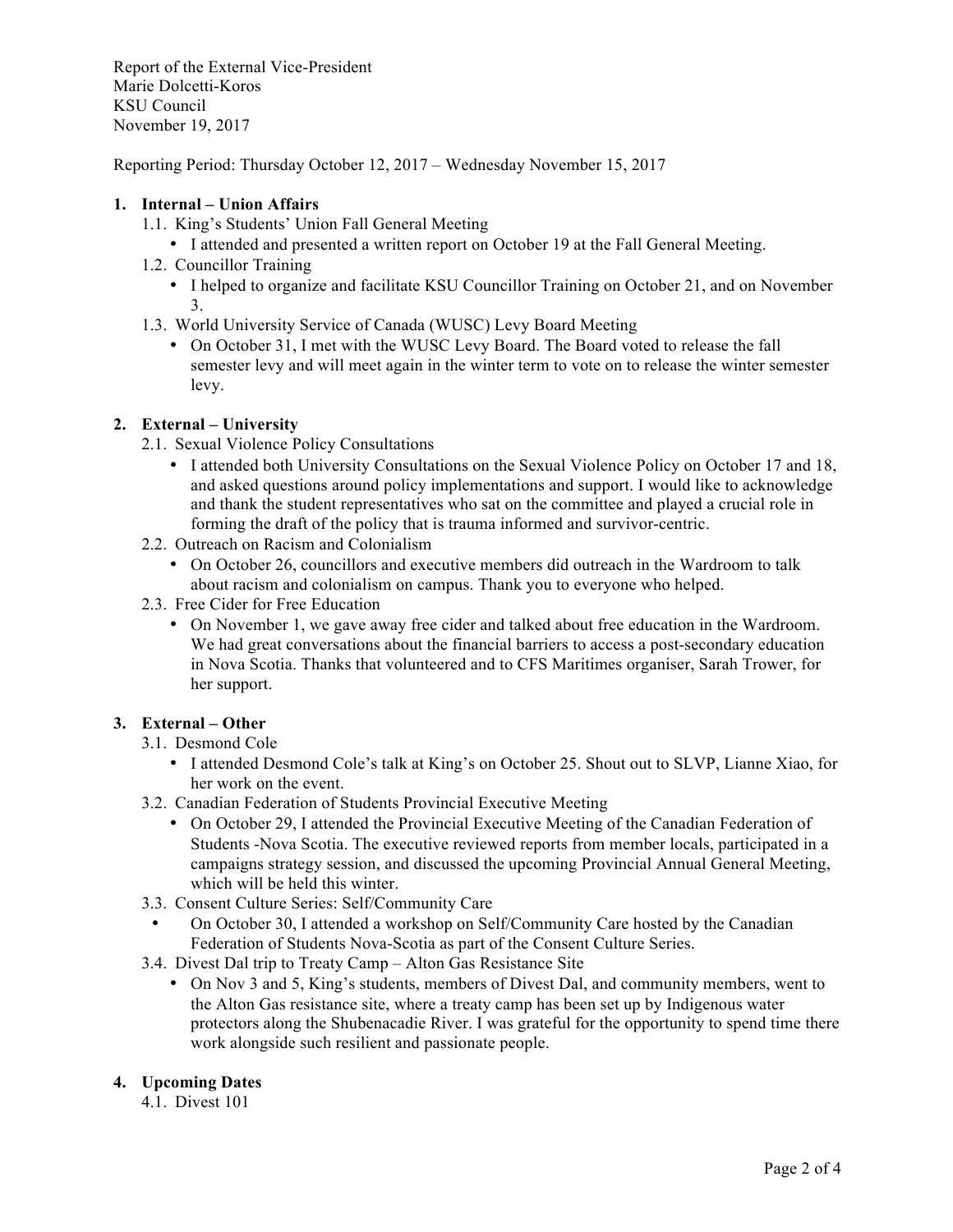Report of the External Vice-President Marie Dolcetti-Koros KSU Council November 19, 2017

- There will be a Divest 101 Workshop in the Wardroom on Tuesday November 21 at 8:30 pm. The event will feature a workshop and discussion on the contemporary climate crisis, the divestment movement, and ways to get involved in climate justice work. Thanks to Divest Dal and the HMCS Wardroom for their partnership and support!
- 4.2. Divest Dal Campout
	- Divest Dal is about to begin a weeklong campout in preparation for the Dalhousie Board of Governors meeting on November 29. Please get in touch with me if you'd like to get involved or learn more.
- 4.3. Fight the Fees Meeting
	- There will be a Fight the Fees meeting on November 27.
- 4.4. Consent culture Series: It Was Built This Way
	- CFS-NS will host its final event of the Consent Culture Series on November 28 at 7 pm with a panel discussion about institutional failure and survivor centered justice.